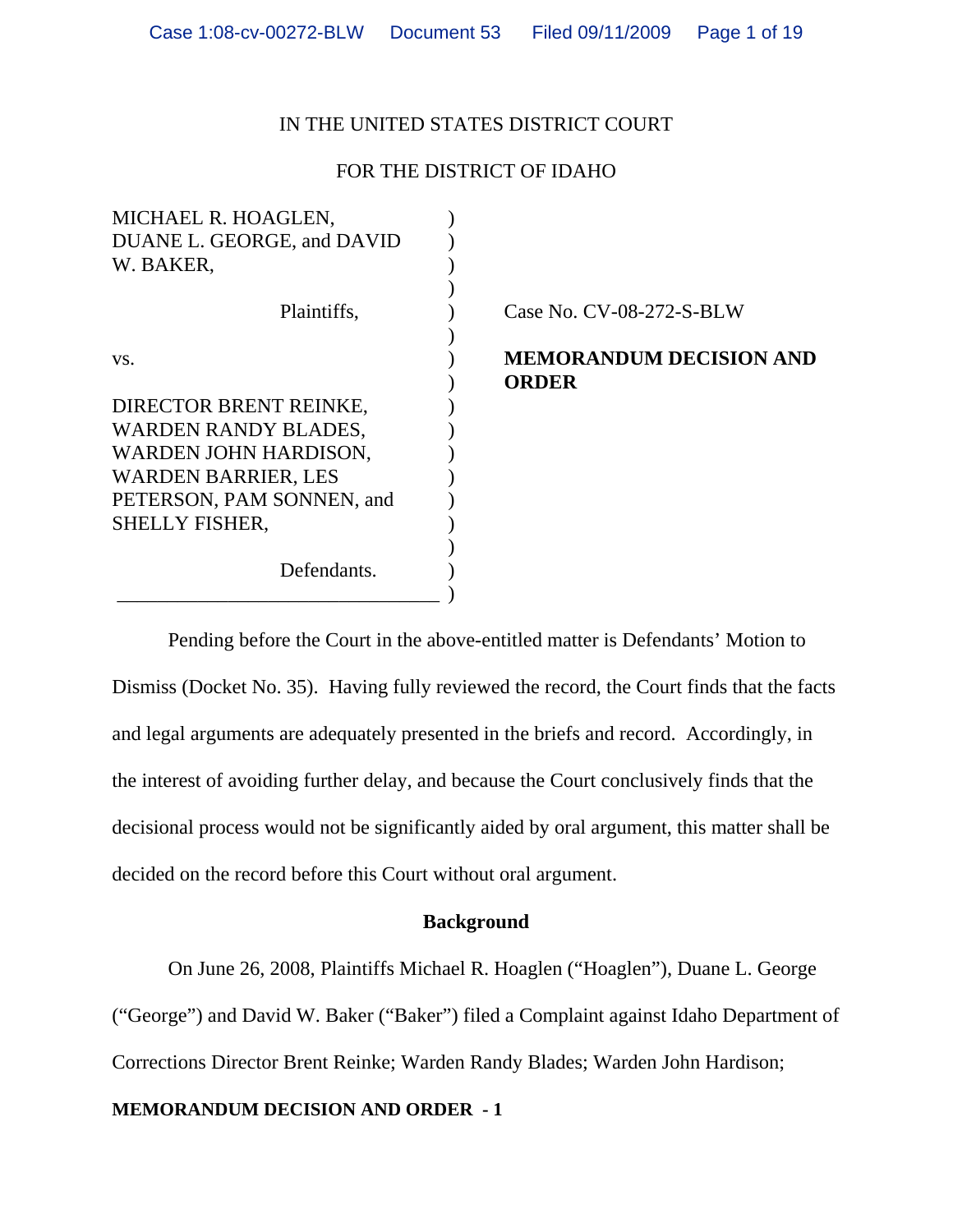Warden Barrier; Les Peterson, religious facilitator; Assistant Director Pam Sonnen; and Shelly Fisher, religious facilitator (collectively referred to as the "Defendants" or the "IDOC officials") alleging violations of the Plaintiffs' rights.

Plaintiffs are prisoners or former prisoners proceeding *pro se* in this prison conditions action. Hoaglen has been released from custody, but prior to his release had been incarcerated at the Idaho State Correctional Institution ("ISCI") and at the South Idaho Correctional Institution ("SICI"). George is currently in custody at the St. Anthony Work Center, but has spent time at the ISCI and the SICI. Baker is currently housed at the SICI, but has also been held at the ISCI. Plaintiffs allege that Idaho Department of Correction (IDOC) officials have violated their rights under the Religious Land Use and Institutionalized Persons Act ("RLUIPA") by impeding their ability to practice their Native American religions. *Complaint*, (Docket No. 7), p. 4. Plaintiffs claim that they are being denied the right to engage in religious practices that are central to their religion. They also allege that the IDOC failed to create policies relating to the religious worship rights of Native American inmates. They claim that the failure to create a policy relating to religious worship rights has adversely affected the Native American inmates who are transferred to prisons outside of Idaho. *Id*.

Plaintiffs further allege that IDOC officials are violating the "Brown Consent Decree" which protects the religious worship rights of Native American inmates. *Id*, and Docket No. 7-4 (outlining provisions of the consent decree). The consent decree allegedly equalized the allocation of IDOC funds among religious groups at the prison for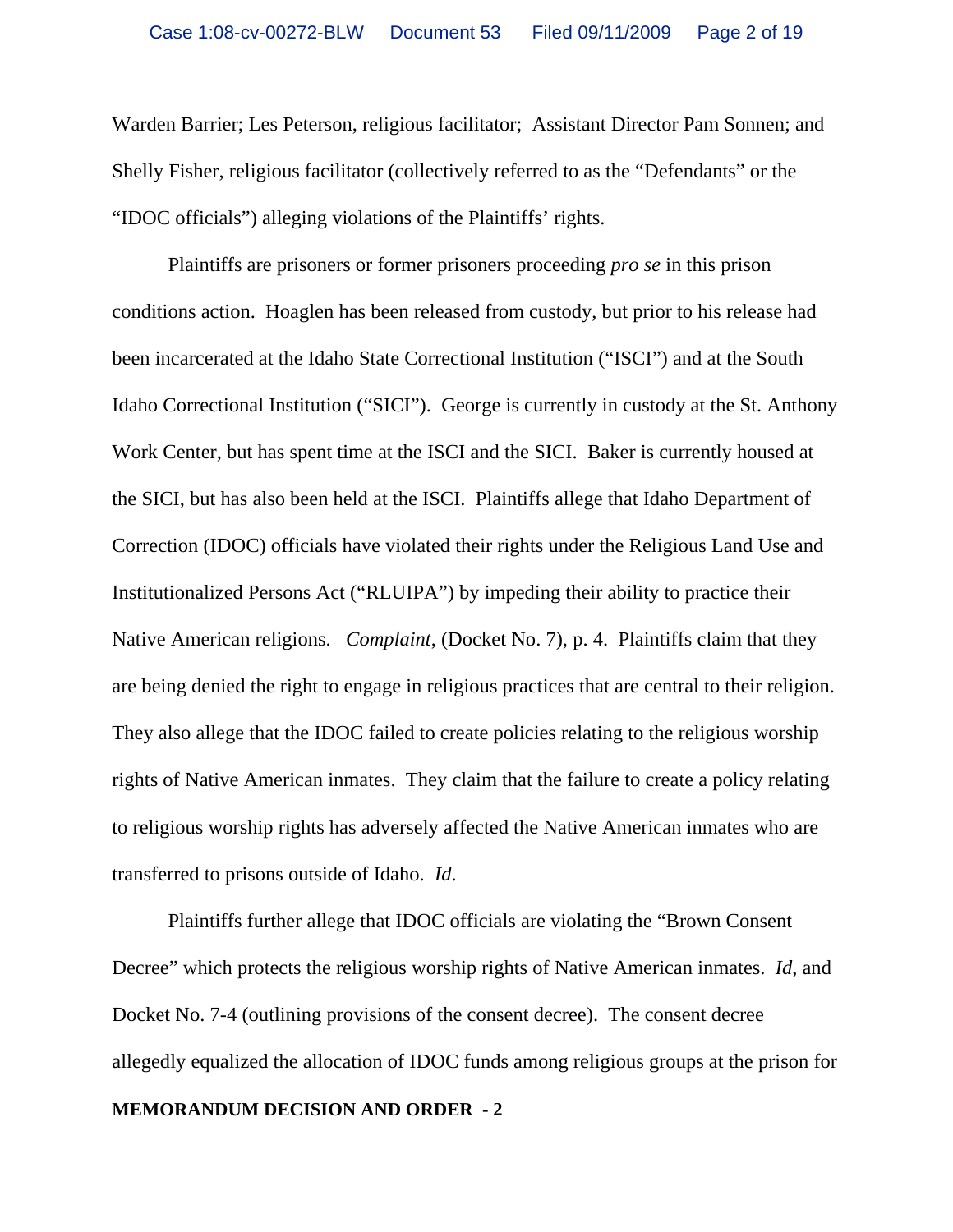purchase of worship items and religious literature for inmates. Plaintiffs believe that the decree provided funds to purchase religious items for Native American inmates. They claim that the funds are being spent on Christian religious worship items and literature with none being allocated to their religions. For example, the IDOC has allegedly failed to purchase firewood for the sweat lodge ceremony, while supplies are purchased for Christian worship ceremonies. *Id*., p. 5. Plaintiffs further allege that their attempts to file a contempt action to enforce the consent decree have failed because the Idaho state court determined that it lacked jurisdiction to enforce the order. *Id*., p. 11.

 Plaintiffs seek a change in the policy pertaining to religious worship rights for Native American inmates, enforcement of the Brown Consent Decree, and reimbursement to Native American inmates for amounts devoted to the purchase of materials and literature for other religious groups at the prison. *Id*, p. 13-14. The Court has previously determined that Plaintiffs cannot proceed with their claims related to the state court consent decree. *See Initial Review Order*, Docket No. 10, *citing District of Columbia Court of Appeals v. Feldman*, 460 U.S. 462, 486, 103 S. Ct. 1303 (1983) (a federal district court has no jurisdiction "over challenges to state-court decisions, in particular cases arising out of judicial proceedings, even if those challenges allege that the state court's action was unconstitutional."). Therefore, the Court need not address the motion to dismiss claims involving the enforcement of the consent decrees.

**MEMORANDUM DECISION AND ORDER - 3** The Defendants have also moved to dismiss the RLUIPA claim arguing the Plaintiffs have failed to exhaust their administrative remedies. The Plaintiffs argue that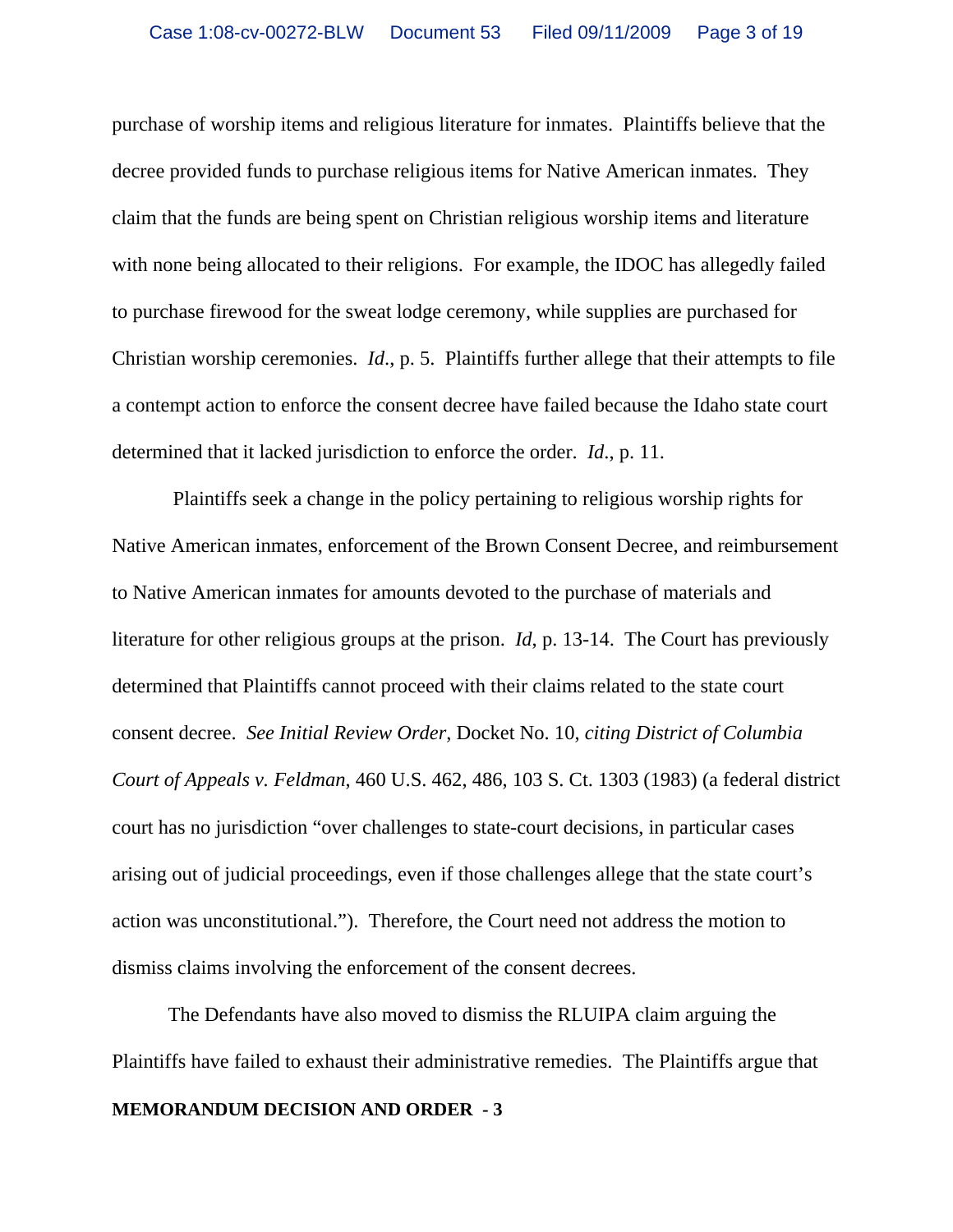they have filed numerous concern forms, grievances and appeals that implicate the issues before this Court so the exhaustion requirements have been satisfied.

### **Motion to Dismiss**

# **A. Exhaustion of Administrative Remedies**

Pursuant to the Prison Litigation Reform Act of 1995 (PLRA), $^1$  a prisoner is required to exhaust all of his administrative remedies within the prison system before he can bring a civil rights lawsuit challenging the conditions of his confinement. 42 U.S.C. § 1997e(a). "Proper" exhaustion of administrative remedies is required, meaning that "a prisoner must complete the administrative review process in accordance with the applicable procedural rules, including deadlines, as a precondition to bringing suit in federal court." *Woodford v. Ngo*, 548 U.S. 81, 88 (2006). The test is whether the administrative remedies were exhausted when the complaint was filed. *Vaden v. Summerhill*, 449 F.3d 1047, 1051 (9th Cir. 2006); *McKinney v. Carey*, 311 F.3d 1198 (9th Cir. 2002). The complaint must be dismissed without prejudice even if the administrative remedies are exhausted while the litigation is pending. *Id.*

 "There is no question that exhaustion is mandatory under the PLRA and that unexhausted claims cannot be brought in court." *Jones v. Bock*, 549 U.S. 199, 211 (2007). The *Jones v. Bock* Court noted that the important policy concern behind requiring exhaustion is that it "allows prison officials an opportunity to resolve disputes concerning

<sup>1</sup> 110 Stat. 1321-71, *as amended*, 42 U.S.C. § 1997e, *et seq*.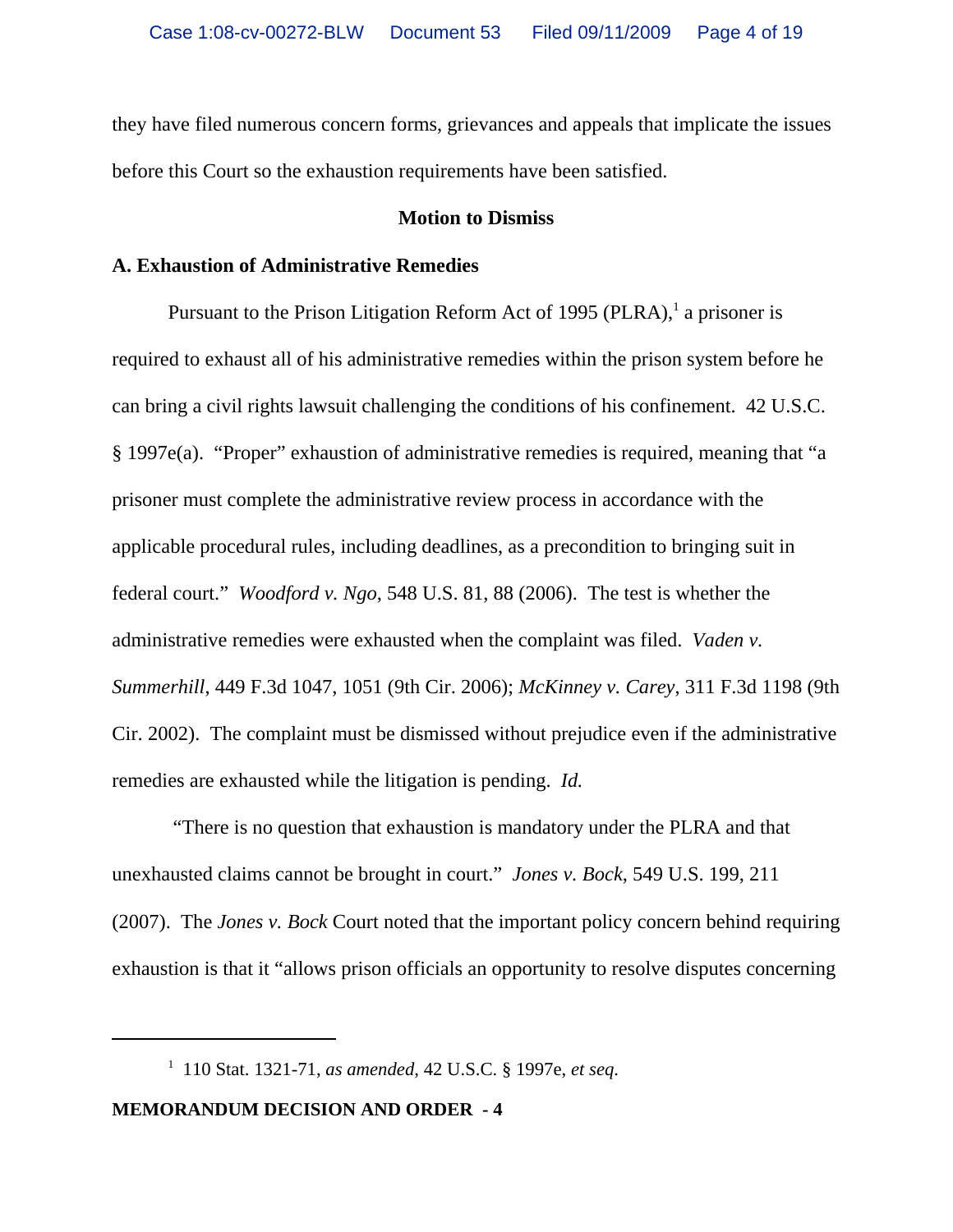the exercise of their responsibilities before being haled into court." *Id*. at 204.

Where there is an "informal<sup>[]"</sup> and "relative<sup>[]</sup>y] simpl<sup>[e]"</sup> prison grievance system, prisoners must take advantage of it before filing a civil rights complaint. *Woodford v. Ngo*, 548 U.S. at 103. In *Woodford v. Ngo*, the prisoner had filed his grievance within six months of the incident at issue, rather than within fifteen days as required by the California Prison grievance system. *Id*. at 86-87. The Supreme Court rejected the Ninth Circuit's determination that the prisoner "had exhausted administrative remedies simply because no such remedies remained available to him." *Id*. at 87.

Failure to exhaust remedies is an affirmative defense. *Jones v. Bock*, 549 U.S. 199, 210 (2007). Therefore a motion to dismiss based on failure to exhaust remedies should be brought as an unenumerated Rule 12(b) motion. *Wyatt v. Terhune*, 315 F.3d 1108 (9th Cir. 2002). In deciding a motion to dismiss for failure to exhaust administrative remedies, a court may look beyond the pleadings and decide disputed issues of fact. *Id.* at 1119-20. Defendants bear the burden of proving failure to exhaust. *Brown v. Valoff*, 422 F.3d 926 (9th Cir. 2005).

Where a court (1) determines that a civil rights complaint contains both exhausted and unexhausted claims, and (2) determines that "the unexhausted claims are not intertwined with the properly exhausted claims," the court should dismiss the unexhausted claims and allow the inmate to proceed on the exhausted claims. *Lira v. Herrera*, 427 F.3d 1164, 1175 (9th Cir. 2005). "On the other hand, when a plaintiff's 'mixed' complaint includes exhausted and unexhausted claims that are closely related and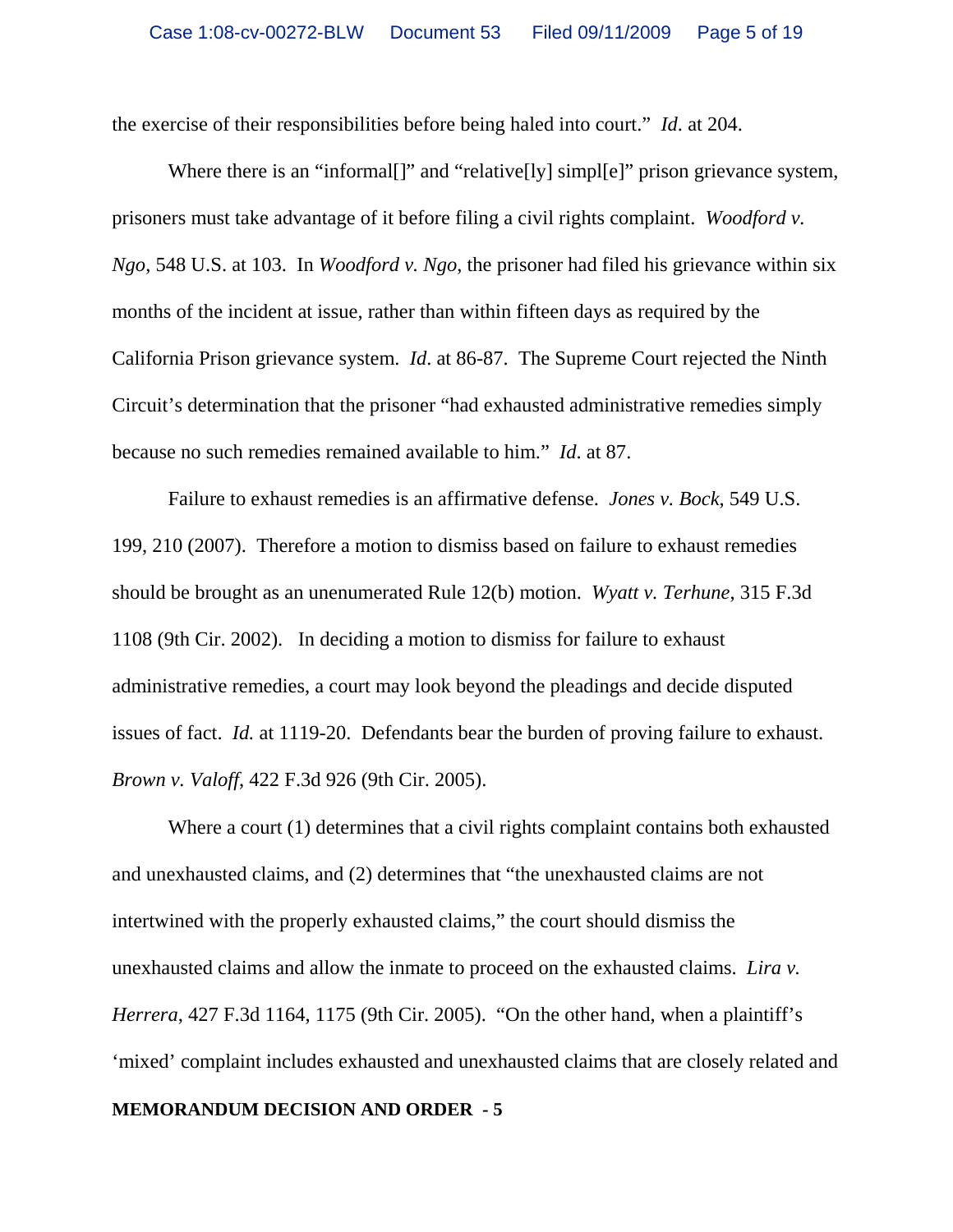difficult to untangle, dismissal of the defective complaint with leave to amend to allege only fully exhausted claims is the proper approach." *Id*. at 1176.

## **B. Grievance Process of the Idaho Department of Correction (IDOC)**

The IDOC's grievance process consists of three stages at both the ISCI and the SICI prisons. First, any inmate with a concern is required to seek an informal resolution by filling out an Offender Concern Form, addressed to the staff person "most directly involved" with the inmate's issue. *Affidavit of Jill Whittington* (Docket No. 35-3) at ¶ 5 and *Affidavit of Christina Boulay* (Docket No. 35-7) at ¶ 3. If the issue cannot be resolved informally through the use of a Concern Form, the inmate must then file a Grievance Form. *Whittington* at ¶ 6.

When submitting a Grievance Form, the inmate must attach a copy of the Offender Concern Form, showing the inmate's attempt to settle the issue informally. *Exhibits A, B C and D to Whittington Affidavit.* The Grievance form must contain specific details such as the nature of the complaint, dates, places and names as well as the informal action taken to resolve the complaint. *Whittington Affidavit* at ¶ 7. Only one issue may be raised in each grievance. *Id.*

If the grievance form is not properly completed, the grievance counselor shall return the grievance to the offender using the Grievance/DOR Appeal Transmittal Form indicating the deficiencies with the grievance form. *Exhibits A, B, C and D to Whittington Affidavit*.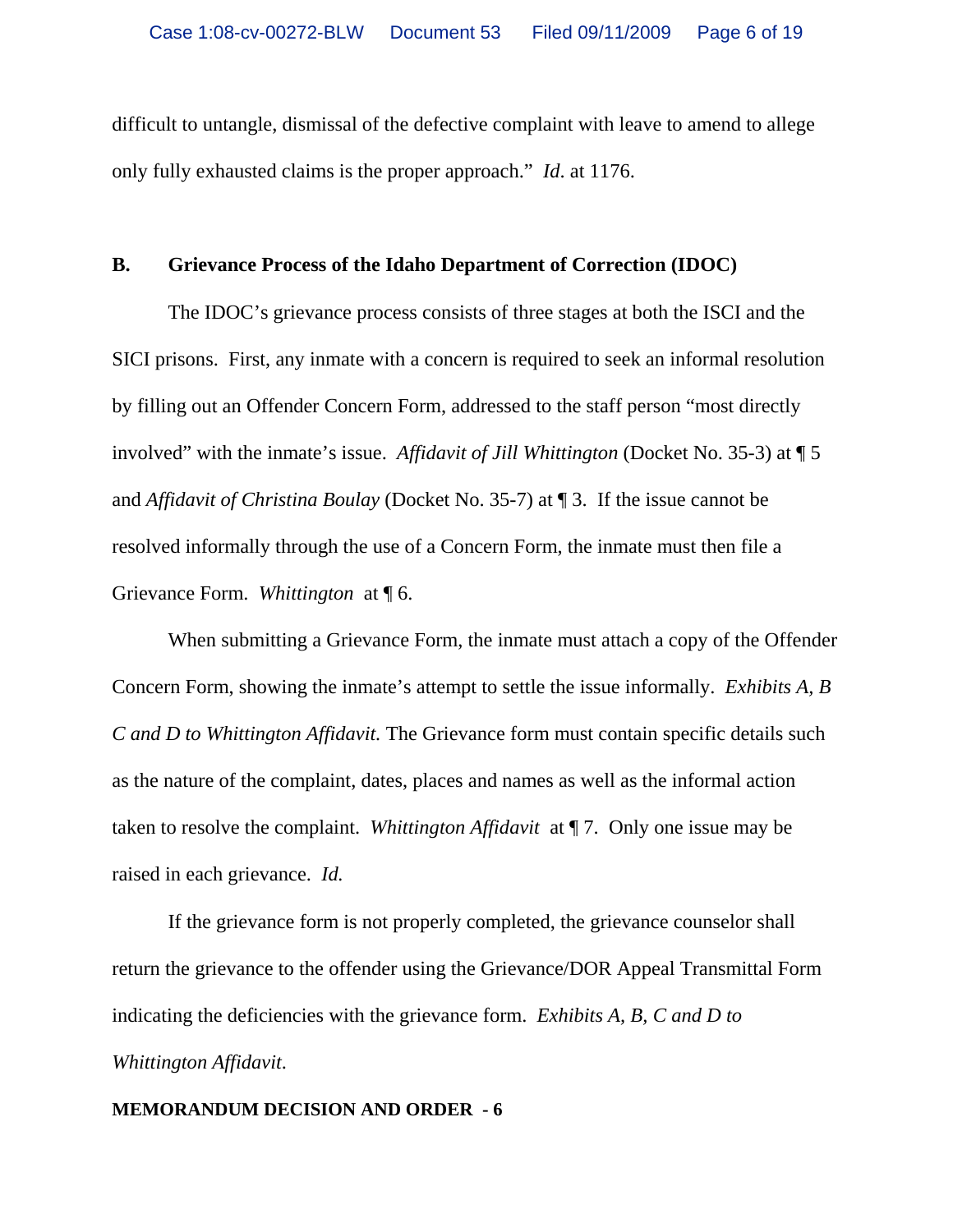If the decision on an inmate's grievance is not satisfactory to the inmate, the inmate may appeal that decision. *Whittington Affidavit* at *¶ 8.* The appellate authority is the warden, except for medical grievances. *Whittington Affidavit* at *¶ 9.* Not until the completion of all three of these steps--Concern Form, Grievance Form, and grievance appeal--is the grievance process exhausted. *Id.* at ¶ 10.

Prior to November 2007, the IDOC did not keep records of grievances submitted by inmates if those grievances were not processed for some reason at ISCI. Since November 2007, all grievances are logged and recorded at ISCI, even those that are not processed. *Id.* at ¶ 12. Grievances at the ISCI are logged into a computer database, which is searchable by an inmate's name or IDOC number, or by year. *Id.* at 11.

At SICI, the grievance coordinator has access to the Grievance and Appeal log since June 2005. *Boulay Affidavit* at ¶ 5. Grievances at SICI are logged into a computer database, which is searchable by an inmate's name or IDOC number, or by year. *Id.* at  $\P$ 4.

### **C. Did Plaintiffs exhaust their administrative remedies?**

In order to determine whether the Plaintiffs exhausted their administrative remedies, the Court must examine the record for each Plaintiff individually.

## **1. Plaintiff Hoaglen**

Defendants assert no grievances were submitted by Hoaglen while he was housed at SICI. *Boulay Affidavit* at ¶ 8.Defendants also claim no grievances were submitted,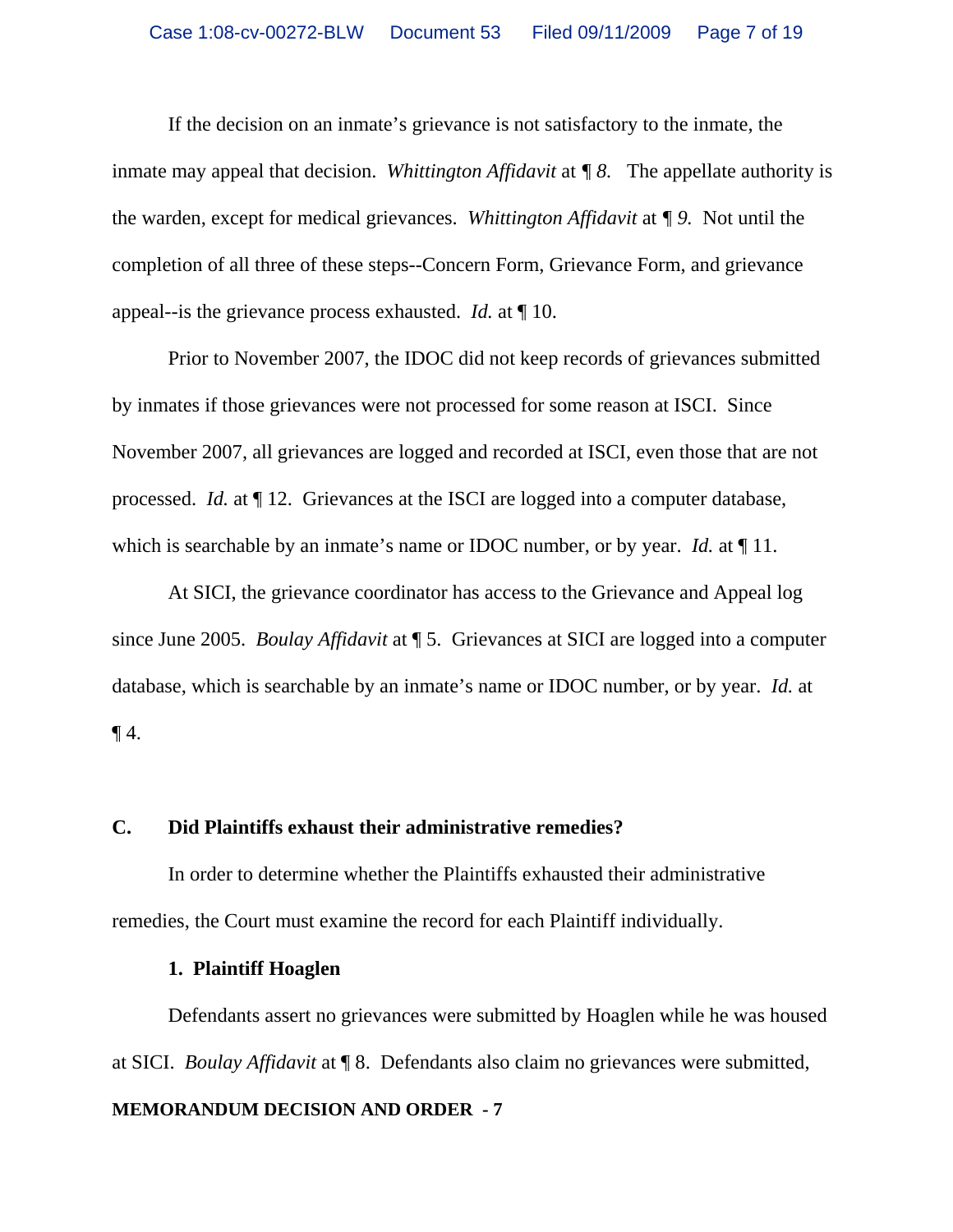processed or logged by Hoaglen concerning any of the claims in the Complaint: (1) that IDOC does not have a meaningful and lawful policy on record for religious practices for Native Americans; (2) that out of state inmates are not able to particpate in the sweat lodge ceremony; (3) that Native American groups are not receiving an equal appropriation of federal monies to purchase new movies, materials, literature, hold day celebration functions, maintenance of the sweat lodge and a medicine man; (4) that he has been discriminated against his inherent right to practice his native rights and religion; (5) that he has been denied practice of the pipe religion; (6) that he or the Native Cultural Group ("NCG") has not been afforded parity as other religions regarding the allocation of money; (7) that he or the NCG are unable to practice their religion because there is no wood; (8) that he has been denied access to tobacco ties, eagle feathers, eagle bone whistle and a headband; and (9) that the IDOC is in violation of the Brown Consent Decree. *Whittington Affidavit* at ¶ 15.

In Plaintiffs' response to the motion to dismiss, no grievance forms or appeals were provided for Hoaglen. Accordingly, the Defendants have carried their burden as to Plaintiff Hoaglen and his claims must be dismissed for a failure to exhaust administrative remedies.

# **2. Plaintiff George**

Defendants maintain Plaintiff George has not exhausted his administrative remedies at ISCI or SICI. Defendants assert only two grievances and appeals were submitted, process or logged by inmate George during 2008 while he was housed at SICI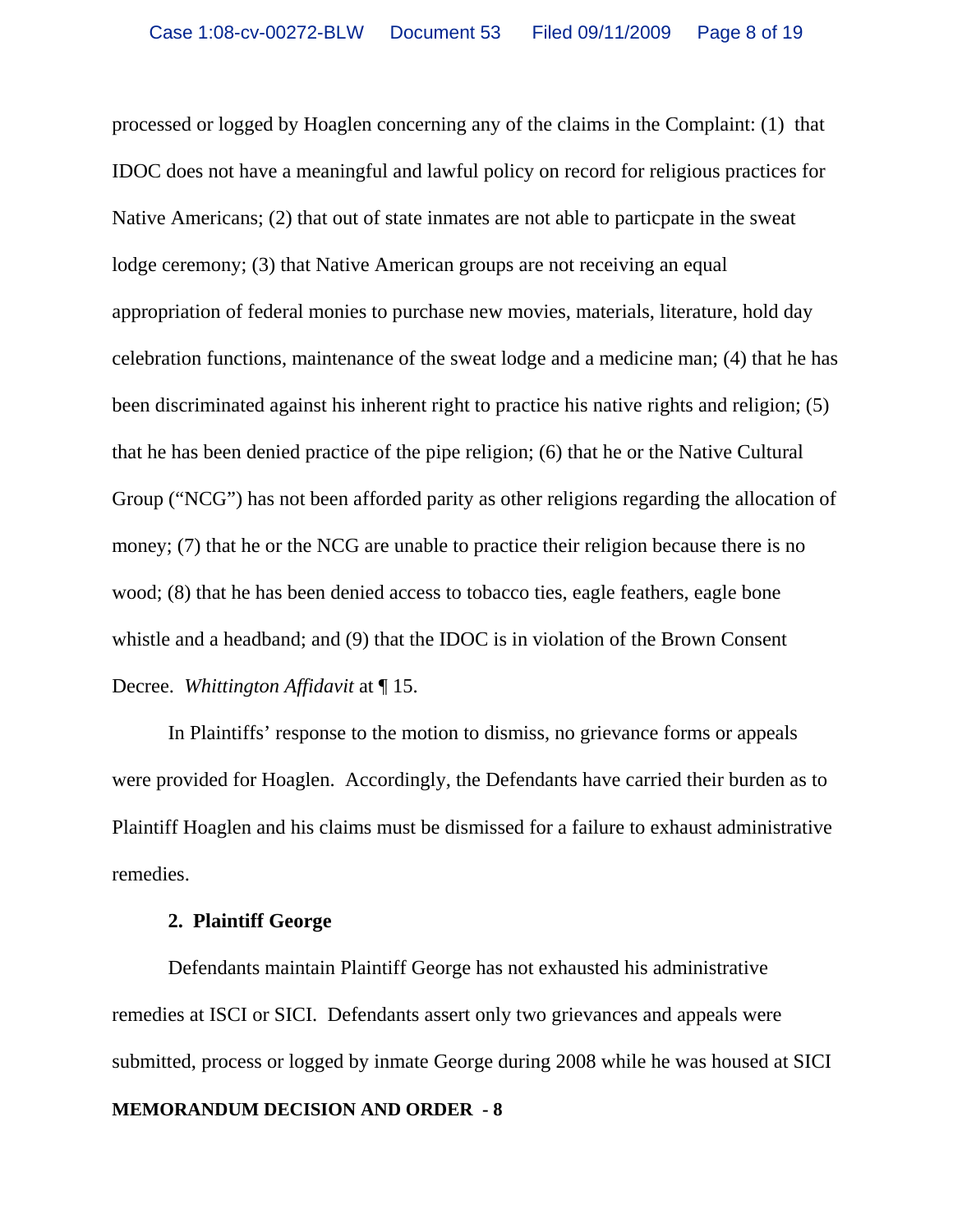and that neither of these grievances or appeals relate to the claims in the Complaint. *Boulay Affidavit*, at ¶ 7.

As to complaints filed at ISCI, the grievance coordinator filed an affidavit indicating since the grievance database was started there were no grievances, submitted, processed or logged by inmate George between June 14, 2007 through July 12, 2007. *Whittington Affidavit* at ¶ 14.

Plaintiff George argues that he has filed numerous complaints related to the claims in the Complaint and that the IDOC officials have made it difficult for him to exhaust his administrative remedies by moving him to different facilities. George appears to allege that his transfers to other institutions may have been as a result of his filing this lawsuit.

The Court has reviewed the copies of the complaints, grievances and appeals submitted with Plaintiffs' response to the motion to dismiss. Docket No. 49-4. The Court finds that the documents do not satisfy the exhaustion requirements.

 Plaintiff George has submitted numerous IDOC Offender Concern Forms. Since only Concern Forms were completed, the three step administrative appeal process was not followed and these forms cannot be considered by the Court to satisfy the exhaustion requirements for the claims in the Complaint.

On April 15, 2008, George did file a grievance and appeal (Docket No. 49-4, pp.3- 4) however the subject matter of the grievance and appeal is not related to the claims in the Complaint:

The decision/action that I am grieving is: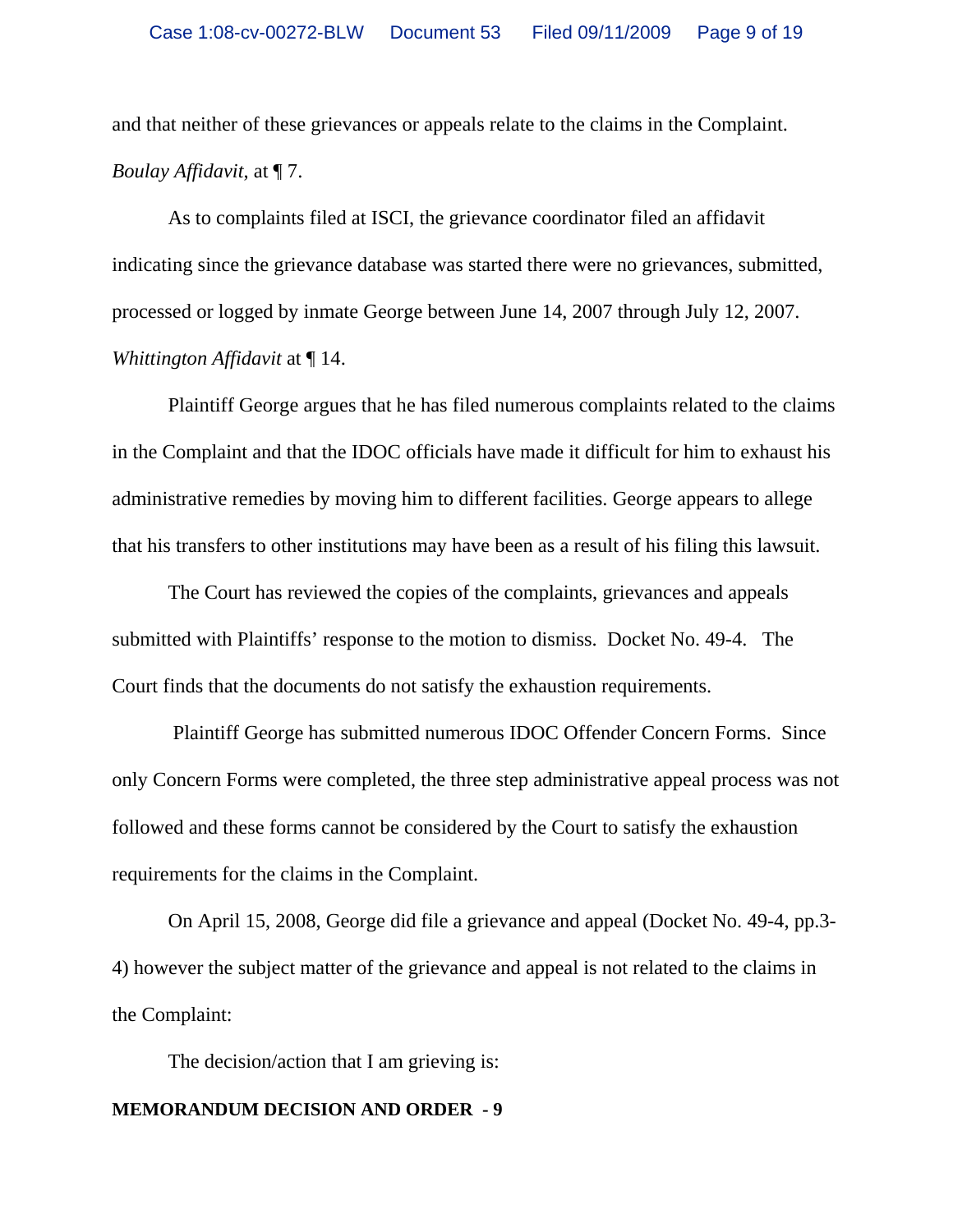THE THERAPEUTIC COMMUNITY PROGRAM IS FOREIGN TO AND IN CONFLICT WITH MY SPIRITUAL AND CULTURAL NEEDS AND/OR BELIEFS AS A NATIVE AMERICAN.

ADDRESSING CONCERNS TO COUNSELOR AND PROGRAMS **COUNSELOR** 

THAT I BE GIVEN THE OPPORTUNITY TO ADDRESS MY PROBLEMS WITHIN THE PERIMETERS OF MY OWN SPIRITUAL AND CULTURAL BELIEF SYSTEMS ABSENT ANY INFLUENCES COMING FROM THE WHITE MAN'S CULTURE AND OR BELIEFS.

### Appeal:

THE THERAPEUTIC COMMUNITY PROGRAM IS RIDDLED WITH SPIRITUAL AND CULTURAL INFLUENCES OF THE WHITE MAN AND/OR CHRISTIANITY THAT RENDERS IT INCOMPATIBLE AND IN CONFLICT TO THE SPIRITUAL AND CULTURAL NEEDS OF MY PEOPLE. THE CHOICE OF NON-PARTICIPATION IS PENALIZED THROUGH ACTIONS OF IDOC AND/OR THE PAROLE COMMISSION.-—A "HOBSON'S CHOICE" ISN'T A CHOICE ----

Plaintiff George's grievance and appeal were both responded to by IDOC officials indicating that George's participation in the therapeutic community program was not mandatory and it was his choice on whether or not he wanted to participate. The grievance has nothing to do with his constitutional rights to practice his religion or have his religious practices properly funded under the RLUIPA. The Court agrees with the Defendants that this grievance and appeal is not related to the claims in the Complaint so this grievance and appeal cannot be used to satisfy the exhaustion requirements.

Plaintiff George's second grievance and appeal is dated March 19, 2008, Docket No. 49-4, pp. 5-6. It appears the three required administrative steps were completed with regard to this complaint: an Offender Concern Form was filed on March 15, 2008; a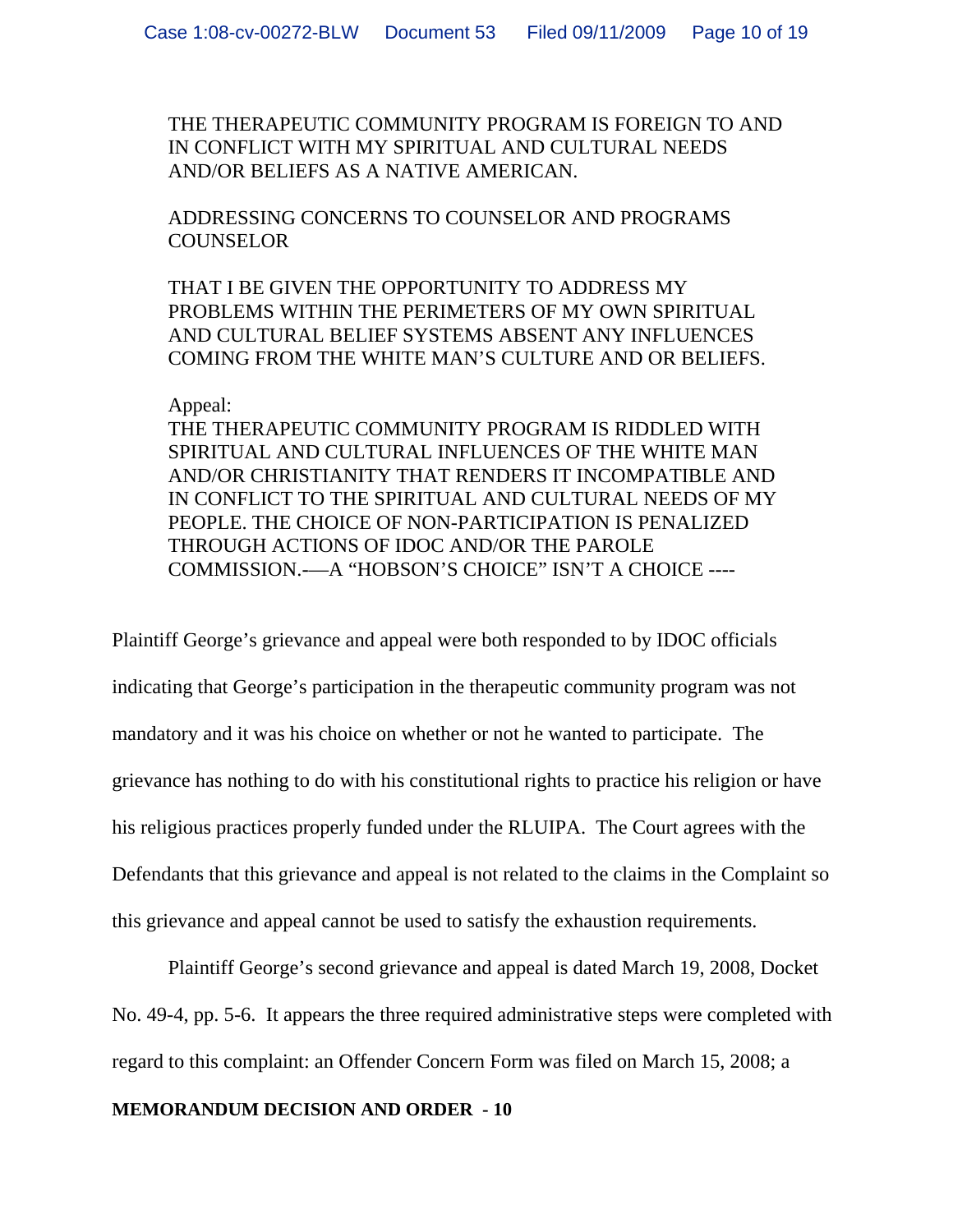grievance was filed on March 19, 2008 and that grievance was appealed. This grievance concerns George's request for Indian law legal resources and not to any religious practices. IDOC officials denied the grievance and appeal and responded that the Resource Center legal materials are set by IDOC policy and Indian law and treaties with the United States Government do not have to be provided to inmates. Since this grievance and appeal are not related to religious concerns raised in the Complaint, George's claims must be dismissed as a matter of law since he has not exhausted his administrative remedies prior to filing his Complaint.

### **3. Plaintiff Baker**

Defendants acknowledge that Plaintiff Baker has filed numerous concerns, grievance and some appeals, however the administrative complaints raised did not exhaust the administrative remedies for the claims in the Complaint or were filed after the Complaint was filed. Baker was at SICI, from April 15, 2008 through August 29, 2008 and February 18, 2009 to June 2, 2009, Baker filed five grievances and 2 appeals in 2008 and one grievance in 2009. The Grievance Coordinator reviewed the grievances and appeals and does not believe that they are related to the claims in the Complaint. *Boulay Affidavit*, at ¶ 6.

Baker was housed at ISCI, for the period of January 1, 2007 through April 15, 2008 and August 29, 2008 through February 18, 2009. The Grievance Coordinator determined no grievances were submitted, processed or logged by inmate Baker relating to his claims in the Complaint. *Whittington Affidavit* at ¶ 13.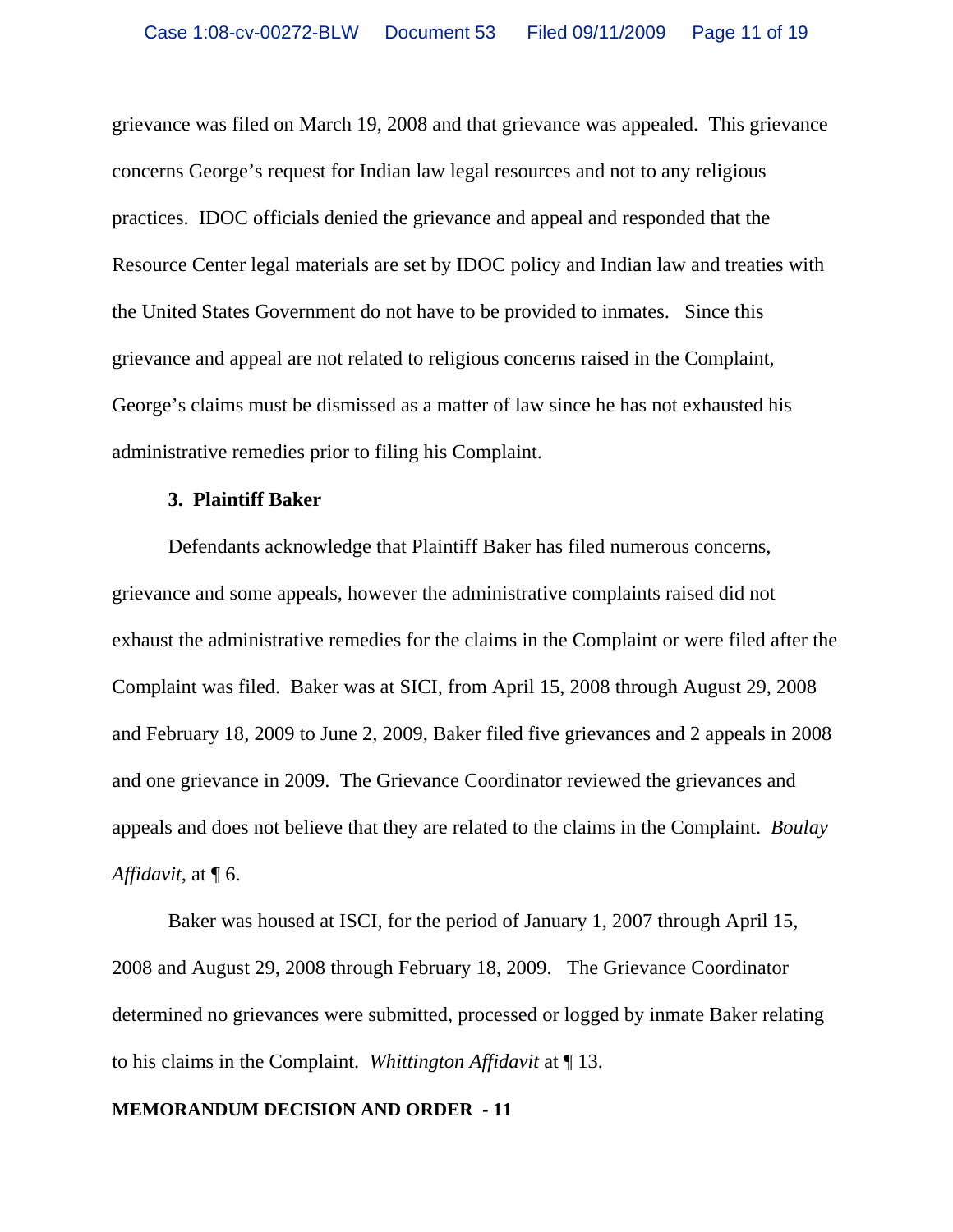Plaintiff Baker argues an examination of all of Baker's administrative complaints supports a finding the exhaustion requirements have been satisfied or that he was not permitted by IDOC officials to file certain grievances so he was prevented from exhausting his administrative remedies.

In reviewing the numerous administrative complaints submitted by Baker in response to the affidavits of the IDOC Grievance Coordinators, the Court finds the exhaustion requirements have not been satisfied by Baker except as to one claim. First, many of the Offender Concern Forms, Grievances and Appeals were filed *after* the lawsuit was filed in Federal Court. The law is clear, attempting to cure the exhaustion requirement after filing the Complaint is not possible and the plaintiff's claims must be dismissed without prejudice. *Vaden v. Summerhill*, 449 F.3d 1047 (9th Cir. 2006); *McKinney v. Carey*, 311 F.3d 1198 (9th Cir. 2002).

Second, as to the administrative complaints filed before the Complaint was filed on June 26, 2008, many did not comply with the three step process or the subject matter of the complaints are not related to the claims in the Complaint:

1) May 9, 2008, Docket No. 49-3, pp. 11-13. Plaintiff requested to have feathers in his personal property in the form of a Request for New or Unfamiliar Religious Component or Practice and this request was approved. This request does not satisfy the administrative exhaustion requirements as no grievance or appeal was filed on this issue since the issue was resolved.

**MEMORANDUM DECISION AND ORDER - 12** 2) Grievance Form dated February 26, 2008, Docket No. 49-3, p. 14. This is a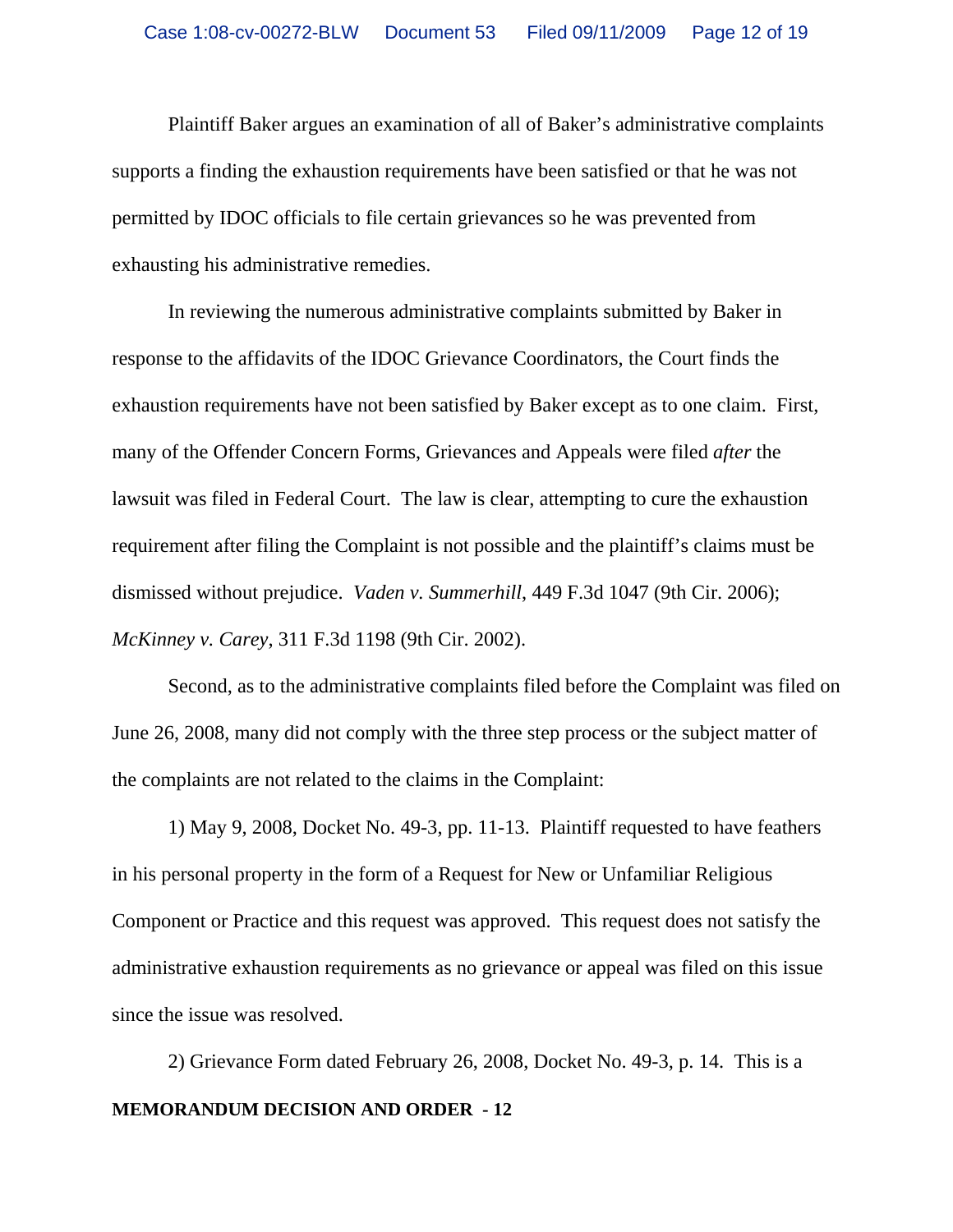grievance regarding disposing of religious items, but no appeal was filed.

3) Offender Concern Form, the date is unclear, but the form was responded to on January 28, 2008, Docket No. 49-3, p. 15 and Offender Concern Form, dated October 25, 2007, Docket No. 49-3, p. 16. These are concern forms without grievances or appeals, so the administrative remedies were not exhausted on these claims even though the concern forms make reference to religious issues.

4) Inmate Grievance Returns, Docket No. 49-3, pp. 17 and 18. The Grievances are not attached, but were returned since completed concern forms were not attached to the Grievance Form as required and the Grievance Coordinator does not accept concern forms from other inmates to satisfy step one of the administrative remedies process. These appear to be proper grievance returns under the IDOC policies so these unprocessed grievances cannot be considered in relation to the Complaint filed in this lawsuit.

Further, the Court finds no support for Baker's argument that he was prevented from filing grievances or appeals. The numerous concern forms, grievances and appeals filed by Baker establish that he was aware of the administrative process and knew how to complete all three steps of the process when he did not believe his claims had been adequately resolved by the first two steps of the process. There are no specific factual allegations in the record that IDOC Defendants prevented Plaintiff Baker from exhausting his administrative remedies. While it is true Plaintiffs were transferred to different institutions within the IDOC, Plaintiffs have not alleged how their transfers prohibited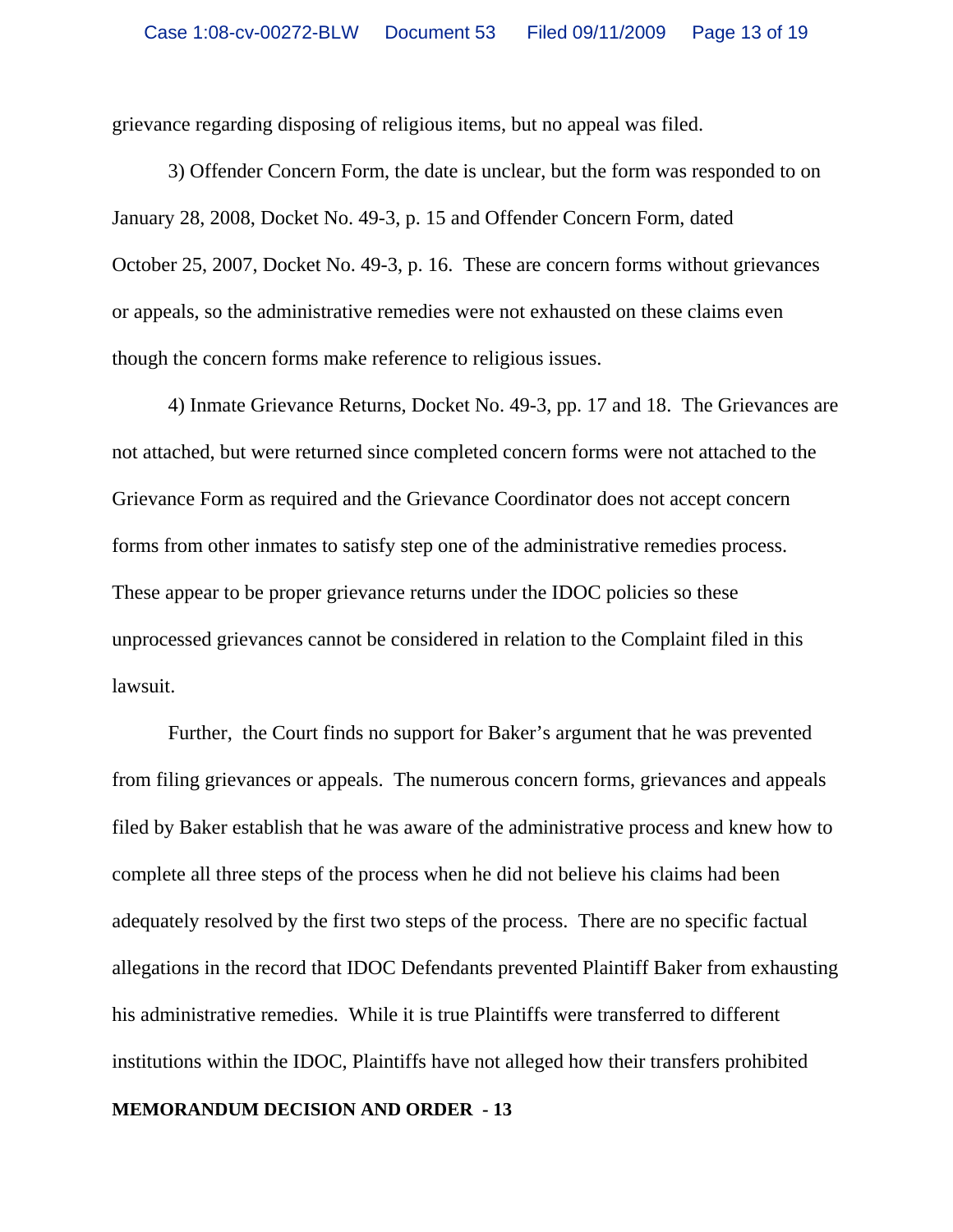them from completing the administrative processes on their grievances or appeals.

5) Inmate Grievance Return, Docket No. 49-3, pp. 19- 20. The return indicated

that more details are required and the "numerous kites" (another term for Offender

Concern Forms) referenced must be attached to the grievance. The Court notes that the

attached Grievance dated October 3, 2007 does appear to address issues in the Complaint:

The decision that I am grieving is: parity between all religions.

I have tried to solve this informally by: numerous kites

The reason why I feel it should be changed is: equal treatment. other religious receive \$ for thier [sic] ceremonies. D.O.C. recieved [sic] over 4 million dollars in Federal grants which obligates them to adbide [sic] by Federal laws such as the Federal Religious Rights of Institutionalized persons act. I'm as federally recognized as you can get.

The Court finds this Grievance was properly returned under the IDOC grievance polices set forth in *Exhibits A, B, C and D of the Whittington Affidavit*, Docket No. 35-3. The record is void of any action on the part of IDOC officials which kept Baker from correcting and resubmitting his Grievance Forms. Accordingly, because Baker chose not to resubmit the grievance with the referenced kites and specific details of when the Native Cultural Group has been denied monies for religious practices, this unprocessed grievance cannot satisfy the exhaustion requirements.

6) Inmate Grievance Return, Docket No. 49-3, p. 21. It is unclear what the

returned grievance involved but it was returned as the issue had already been addressed in

grievance 020648. Grievance Form 020648 has not been submitted by Plaintiff Baker, so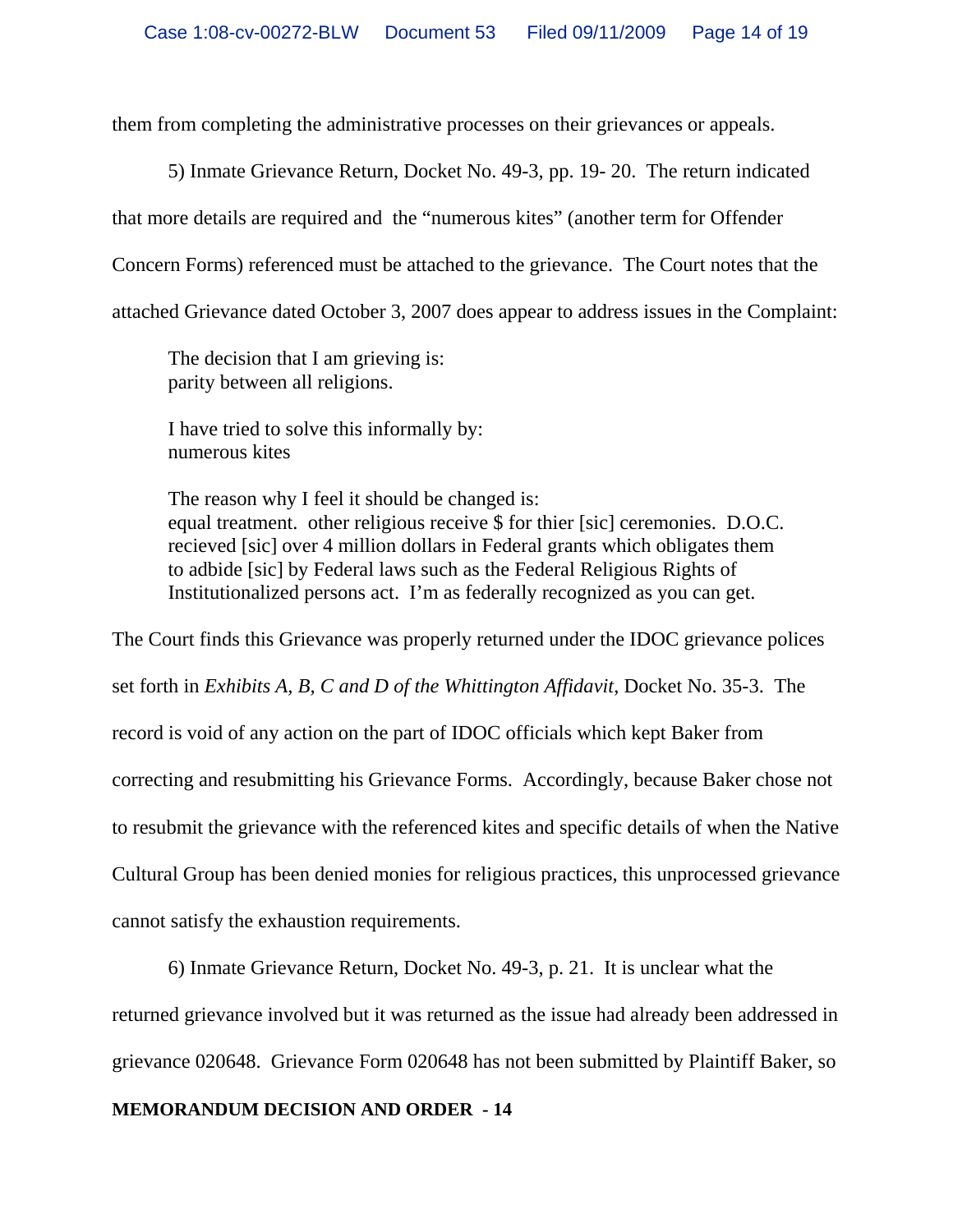the Court cannot determine if Plaintiff Baker's issue in the grievance is related to the claims in the Complaint and if the IDOC response that it has been addressed satisfies Baker's obligation to exhaust administrative remedies.

7) Offender Concern Form dated September 12, 2007, Docket No. 49-3, p.22. The concern form without a related grievance and appeal is insufficient to satisfy the exhaustion requirement even though the concern form appears to address religious issues regarding alleged discrimination by staff when Baker entered the prayer grounds.

8) Grievance Form dated September 11, 2007 and Offender Concern Form dated August 27, 2007, Docket No. 49-3, pp. 23-24. The grievance and concern form relate to hours of operation of the sweat lodge. The Grievance has no response by IDOC staff, however, Docket No. 49-3, p. 25, is a memo from the religious coordinator, Les Peterson, indicating the schedule of available hours for pipe holder, sweat lodge, smudging, and drum practice. Because there is no signed grievance appeal, these documents do not satisfy the exhaustion requirements.

9) Grievance Form dated June 6, 20, 2007, Docket No. 49-3, p. 26. Relates to the claims in the Complaint about not being allowed into the sweat lodge at proper time. The grievance has a response by staff, however, IDOC officials state the appeal section of the grievance form was not completed by the authorized appeal authority, the warden. The Court agrees there is no signature of the warden regarding the appeal and that the handwriting appears to be that of Baker. Since this grievance was not properly appealed it cannot be used to satisfy the exhaustion requirement.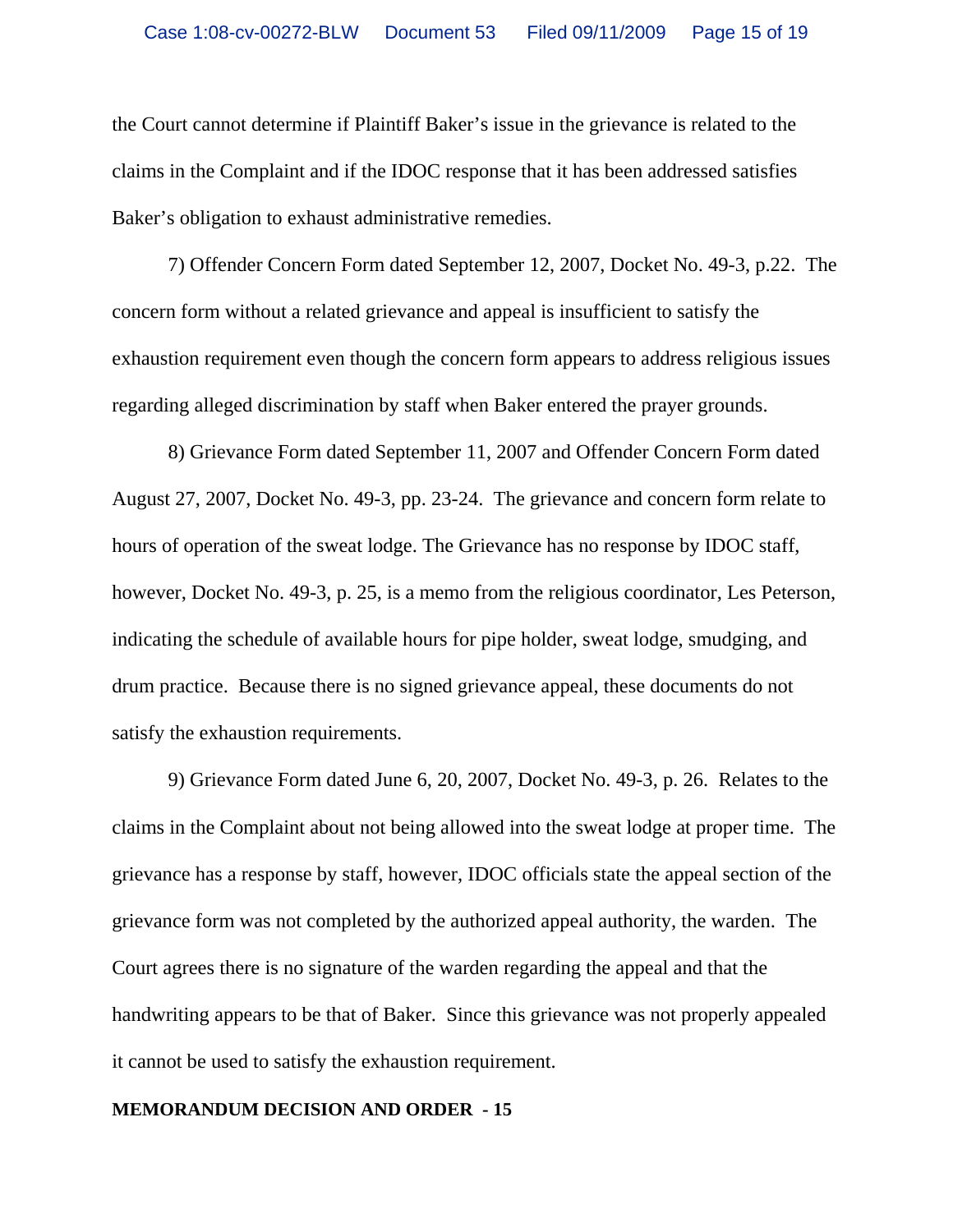10) Grievance Form dated March 9, 2007 and Offender Concern Form dated March 5, 2007, Docket No. 49-3, pp. 27-28. The grievance addresses not enough firewood or rocks for religious practices. The grievance was appealed and the response indicates wood has been returned and that wood and rocks are being taken care of so inmates can practice their faiths. Defendant maintains this claim should be dismissed as it is related to the Brown Consent Decree and the Court has determined that the consent decree claims will not be heard by this Court.

The Court takes a more liberal view of the grievance and appeal. While it is true that the firewood issue was raised in the Complaint as an example of alleged noncompliance with the Brown Consent Decree, the issue is also related to the RLUIPA claim that equal monies are not being provided for Native American religious activities.

RLUIPA, 42 U.S.C. § 2000cc, provides that "[n]o government shall impose a substantial burden on the religious exercise of a person residing in or confined to an institution . . . even if the burden results from a rule of general applicability, unless the government demonstrates that imposition of the burden on that person . . . is in furtherance of a compelling governmental interest and . . . is the least restrictive means of furthering that compelling governmental interest." 42 U.S.C. § 2000 cc- 1(a). The RLUIPA applies to entities receiving federal financial assistance. *Id*. at (b) (1). The United States Supreme Court has upheld the constitutionality of RLUIPA. *See Cutter v. Wilkinson*, 544 U.S. 709 (2005).

**MEMORANDUM DECISION AND ORDER - 16** Under RLUIPA, the inmate bears the initial burden of showing that the prison's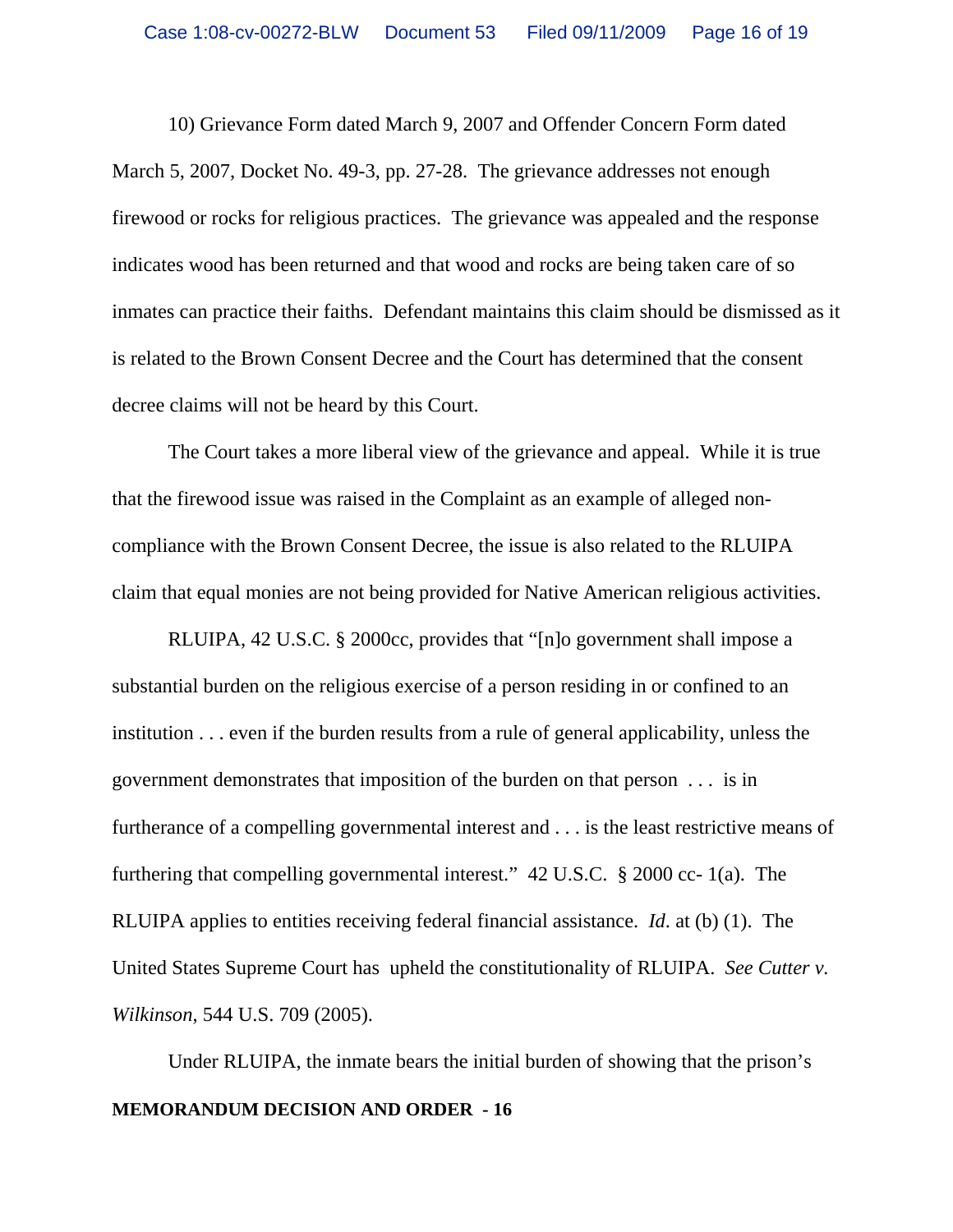policy constitutes a substantial burden on the exercise of the inmate's religious beliefs. *Warsoldier v. Woodford*, 418 F.3d 989, 994 (9th Cir. 2005). If the inmate "establishes the prima facie existence of such a substantial burden, . . . [prison officials] shall bear the burden of persuasion to prove that any substantial burden on [the inmate's] exercise of his religious beliefs is both 'in furtherance of a compelling governmental interest' and the 'least restrictive means of furthering that compelling governmental interest." *Id*. at 995 (quoting 42 U.S.C.  $\S$  2000cc-1(a);  $\S$  2000cc-2(b)). RLUIPA is to be construed broadly in favor of protecting an inmate's religious rights. *Id*.

In this case, Plaintiff Baker alleges it is improper for the inmates to have to rely on donated wood or to have to use their own personal funds for firewood and rocks for the sweat lodge when monies for religious activities are to be fairly allocated to all religions practiced at the correctional institutions. The appeal response indicates that the chapel is to receive volunteer wood only and that the alleged missing wood has now been returned. This appeal response does not address the underlying concern that the Native Americans "should not have to beg for the firewood or rocks every week." Because the Court finds that this claim has been exhausted through the administrative process, Baker shall be allowed to proceed on this limited RLUIPA claim. All other RLUIPA claims have not been properly exhausted.

4) Retaliation.

To the extent Plaintiffs' briefing could be interpreted as alleging they could not exhaust their administrative remedies due to fear of retaliation, the elements for a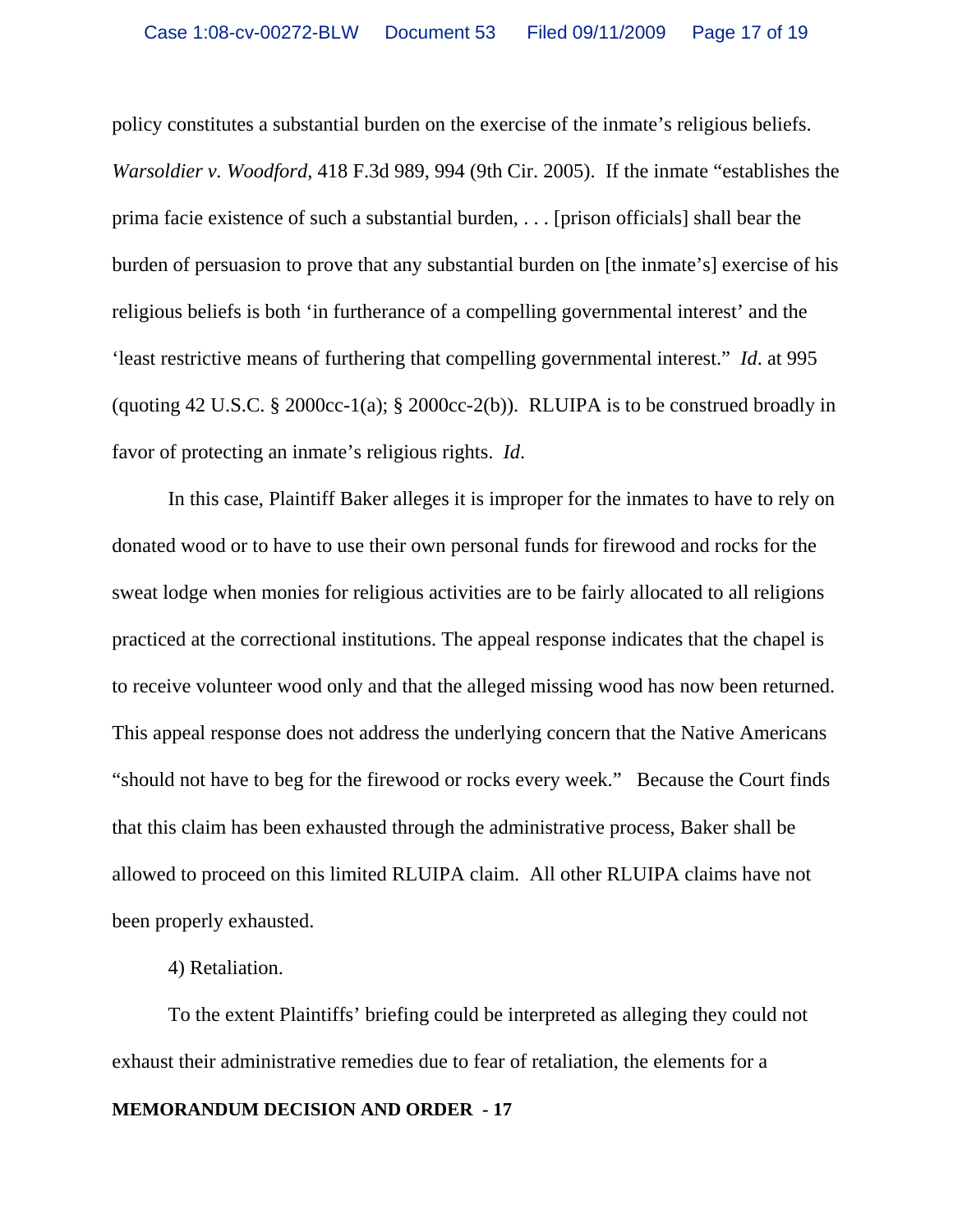retaliation claim have not been alleged. In order to establish a First Amendment retaliation claim, plaintiff must set forth five elements: (1) an assertion that a state actor took some adverse action against an inmate, (2) because of (3) that prisoner's protected conduct, and that such (4) action chilled the inmate's exercise of his First Amendment rights, and (5) the action did not reasonably advance a legitimate correctional goal. *Rhodes v. Robinson*, 408 F.3d 559, 567-68 (9th Cir. 2005).

In this case Plaintiffs have not provided dates, times, places or names of any employee of the IDOC that prevented them from filing concern forms, grievances or appeals. While it is true some grievances were returned without being processed, the reasons for returns appear within the policies of the IDOC and nothing prevented the Plaintiffs from curing the noted defects in the grievances and re-filing the grievance. The mere suggestion of retaliation is insufficient to establish that Defendants took retaliatory actions against Plaintiffs and prevented them from exhausting their administrative remedies.

#### **D. Conclusion**

The three step administrative remedies procedures used by the IDOC are not complex and are readily available to inmates. Defendants have met their burden of showing that Plaintiffs did not exhaust their administrative remedies as to almost all of the claims in the Complaint. Although Plaintiffs may have undertaken some of the steps such as submitting an Offender Concern Form or filing a grievance, all three steps were